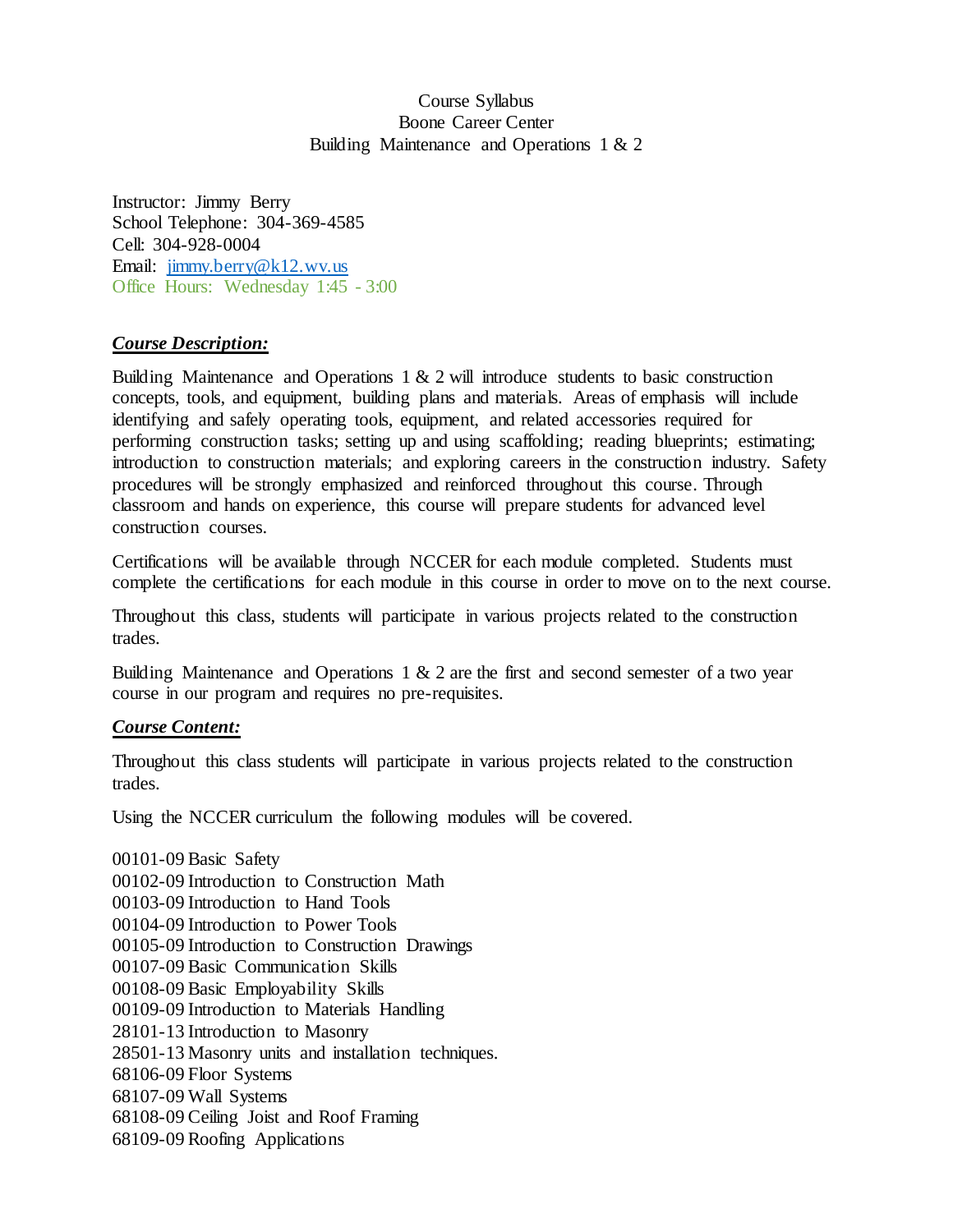# *Major Assignments:*

Students will work individually and in groups to complete various projects such as creating safety policies and construction drawings. Classwork will involve completing the course modules. Safe hand and power tool usage will be practiced along with materials handling, ladder and scaffolding erection and use.

Students will also learn to write resumes, introduction letters, and fill out college and job applications.

## *Assessment:*

Student assessment will be based on completion of class and homework assignments, module examinations, and completion of individual and group projects related to the modules. A score of 70% or better is required on each module in this course to receive the NCCER certification card. A score of 100% will be required on all safety exams. Students may retake module exams after a 48 hour period.

## *Classroom Rules:*

- 1. Each student will bring a pencil to class daily.
- 2. Practice appropriate behavior at all times.
- 3. Treat the furniture, textbooks, and computers appropriately.
- 4. No food or drinks.
- 5. Return books and classroom materials to their designated location.
- 6. No cell phones allowed during class.

# *Lab Rules:*

- 1. Safety glasses will be worn at appropriate times.
- 2. Use tools and equipment for intended purpose.
- 3. No horseplay.
- 4. Operate tools and equipment only with the instructor present.
- 5. Maintain a safe distance from equipment in operation.
- 6. No sitting or standing on equipment.
- 7. Operate equipment only if trained check out on the specific piece of equipment.
- 8. Leave the shop or work area only with permission.
- 9. Return tools and materials to designated locations.
- 10. Clean the work area.
- 11. Students will participate in all assigned tasks, which will be reflected in their daily participation grade.
- 12. Students will not write their names on the walls, ceiling, or any other location.

#### *Simulated Workplace:*

All students in this class will participate in Simulated Workplace, which will allow the students to experience a job site setting. The lab will be a job site and the instructor will serve as the employer. The following is a list of components in the Simulated Workplace program.

Use of a time clock to document attendance

Random drug testing of all students